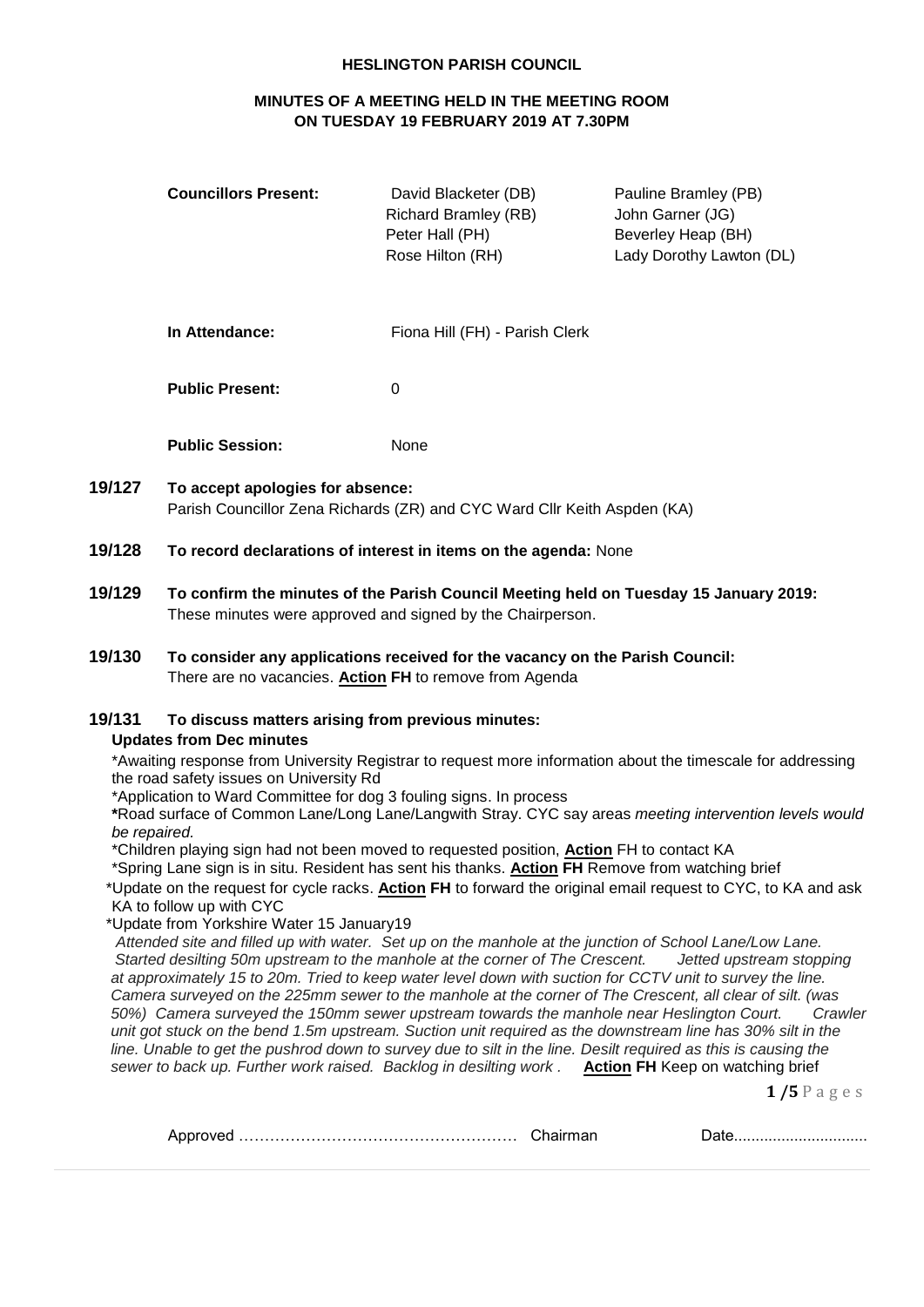\*Cycle track markings on University Road been refreshed. **Action FH** Remove from watching brief **Actions from Jan Minute**

- \* Governance Review- Copy of sealed order received. **Action FH** Remove from watching brief
- \* Main Street Parking Bay –No update on review advertising date.

\* Reminder to request a meeting with North Yorkshire Police officers responsible for the Campuses. **Action FH** to complete

Update KA was obtaining quote for work around root growth, in order to submit an application for Ward Funding. NB Hull Rd Ward Action KA to update at next Hes/ Ful Ward Team Meet (26<sup>th</sup> March)

- Set up heslingtonpcnplan@outlook.com to forward received email responses **Completed**
- PH to make agreed amendment & circulate. FH to forward to printers. **Printed and delivered**
- \* FH to contact CYC and developers to set up a regular forum. **Action FH** to complete
- \* FH to reply to the resident re bench request. **Action FH** to complete
- \* Graffiti removed from wall of the Manor House **Action FH** to write to owner, unanimously agreed, as follows:

"The Parish Council recently arranged for some graffiti to be removed from the boundary wall of your property. The work was conducted by a member of the Fulford Burial Committee, who had the necessary training and equipment. This was only possible because of a one-off grant, which was given to them against the expenses incurred. I am sure you will agree that a good job was done and thanks have been passed on to those who made this work possible".

# **19/132 To Discuss, if necessary, long-standing matters:**

1. Appearance of village – **Action FH** would write to the NatWest head Office asking if the inferior repair work on the sill of the front window could be improved.

2. Highway Matters - JG had reported potholes between Holburns Croft and Main Street West. **Action JG** would photograph the sinking manhole opposite Spring Lane, forward to **FH** who would report the issue with photos to CYC cc KA

3. City of York Council

3.1 Article 4 (2) Direction – **Action FH** would contact Nick Allen for an update

4. University of York

4.1 Antisocial Behaviour – BH/JG gave an update on their meeting with the University Security Team 5. Neighbourhood Planning – DB have an update on the consultation, finances and the recent drop in session. Dunnington PC had requested someone attend their APM (26Mar19) to discuss NPs. **Action FH** to respond that no Cllr on that date was available to attend.

6. Communication: The website is up to date with info received. The recent edition of the newsletter had been printed and delivered.

## **19/133 To receive any matters raised by members of public:** None

## **19/134 To report and make relevant recommendations on new planning applications:**

*Letter A: We support the application*

*Letter B: We have no objections*

*Letter C: We do not object but wish to make comments or seek safeguards as set out overleaf Letter D: We object on the planning grounds set out overleaf*

1. 18/02786/FUL Cherry Tree Cottages, Main Street

This was discussed at length and two proposal were put forward Proposal One:

The Parish Council Objects to an additional driveway on Main Street West, but would accept the new driveway, if the current driveway is returned to raised kerb and grass.

The application is in the Conservation Area

This received five votes in favour.

Proposal Two:

**2 /5** P a g e s

| Approved ……………………………………………………… |  |  |
|--------------------------------|--|--|
|--------------------------------|--|--|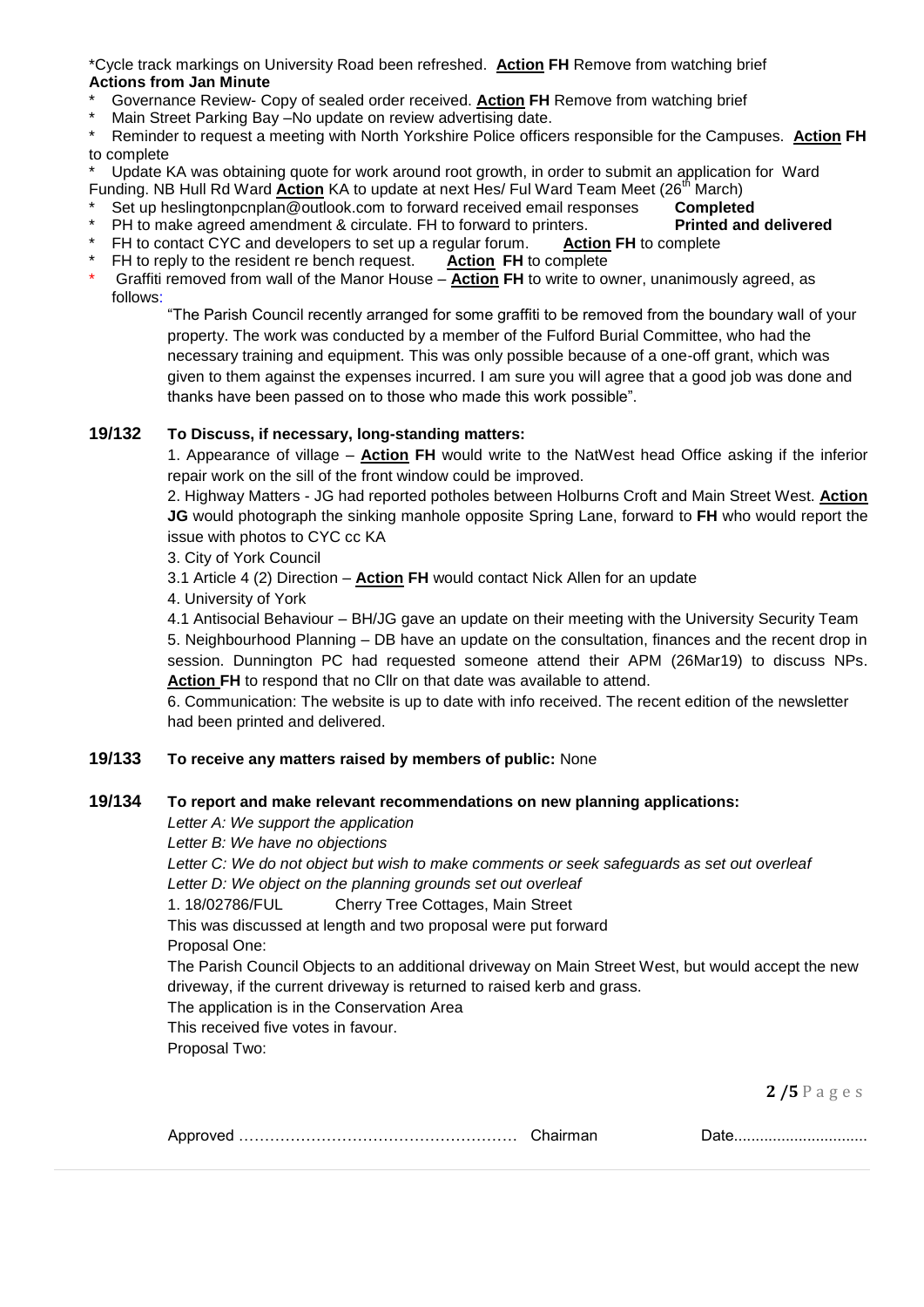The Parish Council Objects to this application of an additional driveway on Main Street West as it is contrary to the draft Neighbourhood Plan policy consultation. The application is in the Conservation Area This received two votes in favour DB abstained from both votes Proposal One was carried

## **19/135 To report planning decisions by City of York Council:**

1. 18/02617/FUL Walnut Barn, 2 The Orchard, Walnut Close Approved

# **19/136 To receive reports from representatives of following outside bodies:**

1. Ward Councillors – Updates given within the minutes

- 2. North Yorkshire Police NTR
- 3. Heslington East Community Forums NTR

4. Good Neighbours Forum – The next meeting is on 21Feb19, PB had sent her apologies, but PH would attend. **Action PH** would raise – Signage in Conservation Area, University Road Safety Issues, Antisocial behaviour.

5. Ouse and Derwent Drainage Board – RB reported there was a meeting recently. The Board detailed work done to assist the University with the lake, which had been funded by the University. 6. Sports Field – NTR

- 7. York Environment Forum NTR
- 8. Alms Houses NTR

9. The Meeting Room – DL reported the luncheon club was a success and helpful feedback was received. The lobby will be decorated March 2019. The committee are looking into refurbishing the toilets and the possibility of installing WIFI.

10. Fulford & Heslington Ward – The next meeting is on 26Mar19

## **19/137 To receive any new correspondence received by the council:**

Lord Deramore's Safe Route to School Scheme - Proposed changes to Field Lane

The Parish Council discussed this at length and unanimously agreed the response as follows:

"The Parish Council supports, in principle, improvements to safety near the school, but the two new warning signs should be joint school crossing sign and speed sign.

The Parish Council does not support:

- a) Speed Cushion, due to the health implication to some people, which residents have raised at Parish Council meetings and the number of traffic calming measures in the area means it is unlikely that vehicles will reach any speed.
- b) The pedestrian/cycle shared scheme
- c) The loss of the two-hour parking adjacent to church

# **19/138 To receive matters raised by members:**

PB reported that CYC had secured a prosecution, with substantial fine, for those responsible for the fly-tipping on The Outgang, previously reported in the minutes.

## **19/139 To discuss matters raised by Parish Clerk/Responsible Financial Officer:**

1. Bookkeeping records for year ending 31 Mar 19 to date

FH circulated copies of a bank reconciliation dated 08 February 2019 showing a balance of £30591.14, along with an income & expenditure report.

2. Financial management - Internal Controls, Property/Asset Checks, Internal/External Audits, GDPR - NTR

**3 /5** P a g e s

|--|--|--|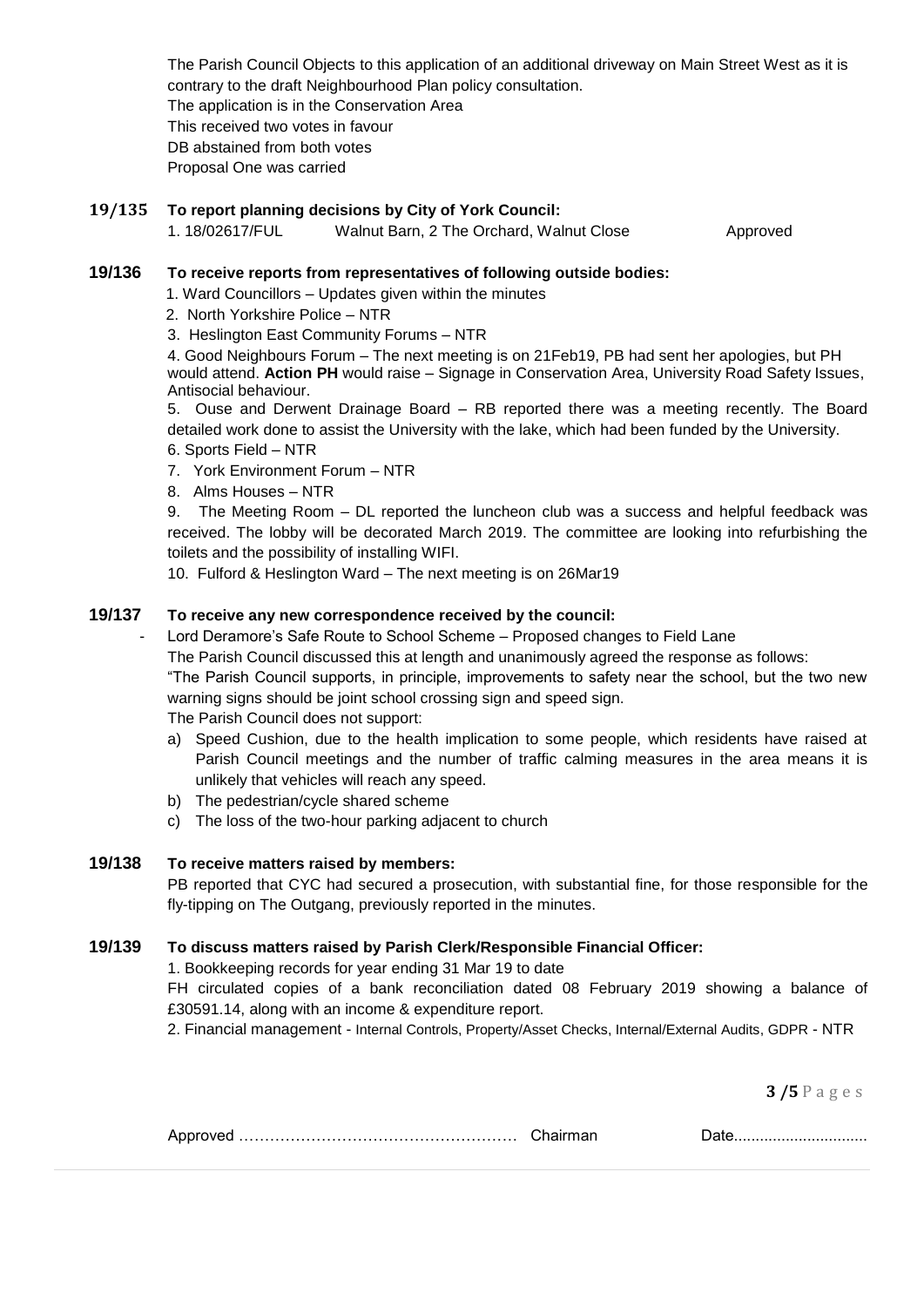3. Matters raised with/by Yorkshire Local Councils Association (YLCA) - Info/updates emailed to Cllrs. FH highlighted an article in the White Rose Update "Lessons Learnt" about dealing with planning applications away from a Parish Council meeting.

4. To approve the following invoices for payment

| 4.1 | Parish Clerk              | Salary             | £280.33             | 001787 |
|-----|---------------------------|--------------------|---------------------|--------|
| 4.2 | Lengthsman                | Salary             | £339.33             | 001788 |
| 4.3 | <b>York Print Company</b> | <b>Newsletter</b>  | £97.00              | 001789 |
| 4.4 | Press Green Ltd           | <b>NP Printing</b> | £91.01              | 001791 |
| 4.5 | David Blacketer           | <b>NP Posting</b>  | £4.24               |        |
| 4.6 | David Blacketer           | <b>Planter</b>     | £9.74               |        |
|     |                           |                    | <b>Total £13.98</b> | 001792 |

Cheque 001790 was cancelled

# **19/140 To confirm the dates of the future meeting(s) on Tuesdays at 7.30 p.m. in the Meeting Room as:**

19Mar19, 16Apr19, 21May19, 18Jun19, 16Jul19, 20Aug19, 07Sep19, 15Oct19, 19Nov19, 17Dec19

------------------------------------------------------------------------------------------------------------------------------------------------------------------------------

 Please Note: The Parish Council is keeping a watching brief on items reported, but awaiting intervention and will include on the agenda as and when specific information to report:

1. City of York Council/Ward Cllr Keith Aspden

| - Virgin Media Boxes<br>Requested: paint green<br>KA reported that this was ongoing, he has written to Virgin Chief Executive requesting a site visit with Area Manager            |                                                                                       |            |             |
|------------------------------------------------------------------------------------------------------------------------------------------------------------------------------------|---------------------------------------------------------------------------------------|------------|-------------|
| - Dog fouling/Tally Alley<br>Requested: costings for 3 new signs<br>KA reported that an update would be given at the next ward team meeting                                        |                                                                                       |            |             |
| - Play Area Child Sign<br>From CYC "we have requested for the works to be completed asap"<br>KA had reported that this had been done, Cllrs said it had not, so FH would advise KA |                                                                                       |            |             |
| - Sunken Road Church Lane/Field Lane                                                                                                                                               | Requested: repair                                                                     | <b>NTR</b> |             |
| - Collapsed Man Hole/Main Street                                                                                                                                                   | Requested: repair                                                                     | <b>NTR</b> |             |
| - Local Plan                                                                                                                                                                       | Requested: updates                                                                    | <b>NTR</b> |             |
| Requested: order approved before elections May19.<br>- Community Governance Review<br>Copy of order received by email, KA would be asked to collect/deliver original to parish     |                                                                                       |            |             |
| - Main Street parking bays 12hr to 2hr                                                                                                                                             | CYC "advertising minor, less-controversial amendments which this is one -<br>Dec/Jan" |            |             |
| - Villages benches                                                                                                                                                                 | Requested: "in memory". NTR                                                           |            |             |
| - Yorkshire Water<br>Requested updates on the work and timescale proposed.<br>Work was currently on going with the drains                                                          |                                                                                       |            |             |
| - Spring Lane<br>Requested CYC replace the road sign<br>This had been done, so this item could be removed from the agenda/minutes                                                  |                                                                                       |            |             |
|                                                                                                                                                                                    |                                                                                       |            | $4/5$ Pages |